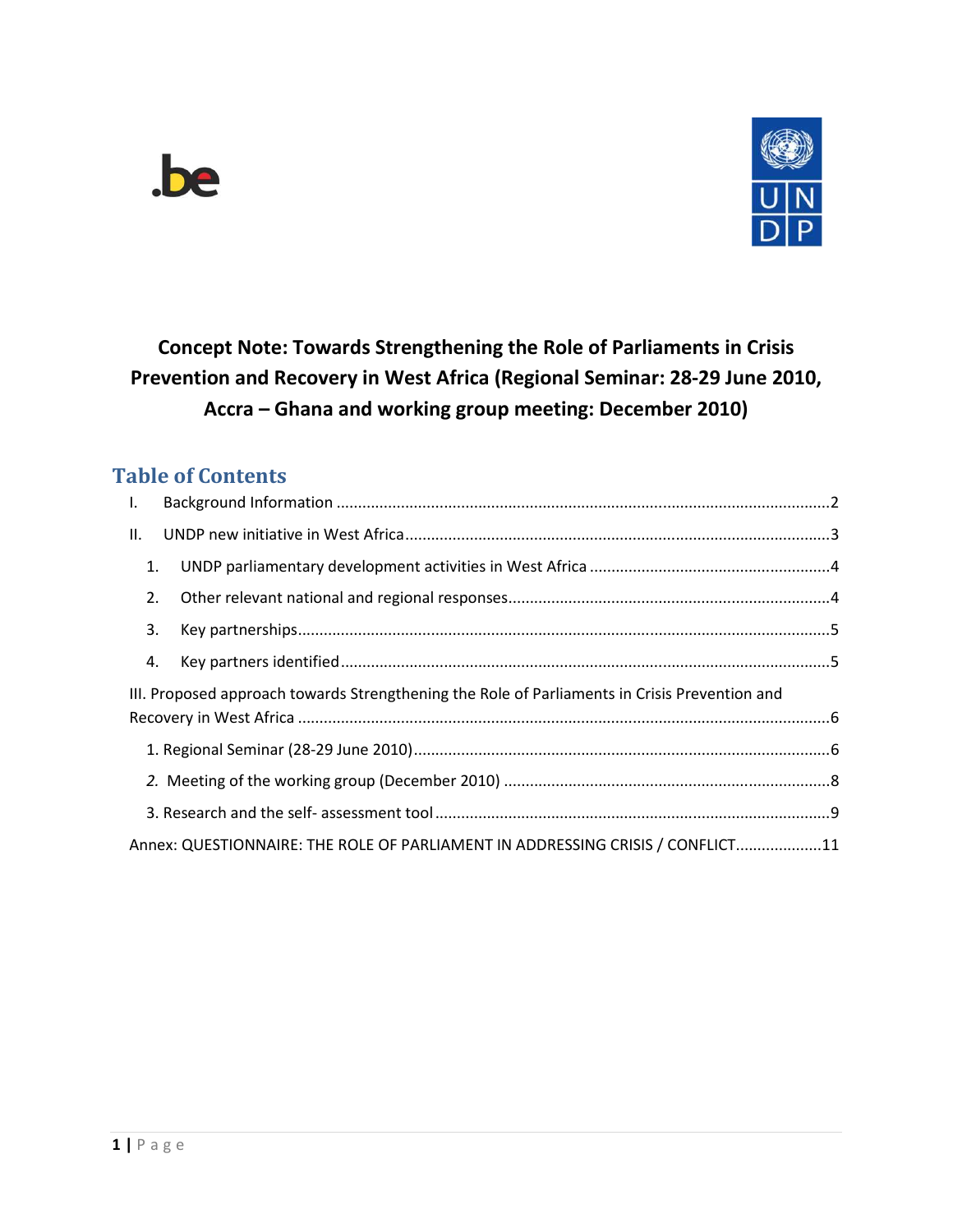## <span id="page-1-0"></span>**I. Background Information**

### Context:

The role of parliaments is crucial in terms of rebuilding trust in government institutions, strengthening accountability mechanisms, and reconnecting citizens to the state. Similarly important is the role of parliament in better reflecting diversity and or to ensure fair representation of vulnerable groups. An overwhelming 40 percent of post-conflict countries do slide back into conflict—within just ten years. West Africa has been characterized by political violence and volatility in the past two years, and the electoral calendar for 2010-2011 might set the scene for renewed violence in several countries of the sub-region. In some countries, political instability and recent coups have also reduced the convening power that parliaments could play in bringing conflict to the political debate scene. Additionally, the impact of the financial, food and environmental crisis are raising new concerns to human security and democratic governance in the sub-region. The important and uncontrolled presence of small arms in the West Africa region continues to fuel insecurity and criminality and an additional obstacle to the achievement of community security in the sub-region. Threats such as drug trafficking, proliferation of small arms, political violence, citizen's distrust in democratic institutions such as parliaments, call for a stronger role for parliamentary performance in crisis prevention and recovery in the sub-region.

**Parliaments have a critical role to play in crisis prevention and recovery**. Legitimately elected parliaments provide a forum for the concerns of diverse societal groups (including women and minority groups) to be aired and incorporated in processes of dialogue, reconstruction and conflict resolution (for example recommendations from Truth and Reconciliation Commissions, gender-based violence laws, and security sector reform). In crisis and conflict situations, parliaments' central and potentially transformative role in dialogue and reconciliation processes creates an enabling environment for community security. In Sierra Leone, the Parliament drafted a plan of action to enhance its contribution to the national reconciliation and reform agenda. Part of the key recommendations of the action plan includes the development of a code of ethics for members of parliament and a code regarding the role, rights and duties of the opposition as well as the organization of constituency outreach visits to allow parliamentarians to promote the message of peace and reconciliation to ordinary Sierra Leoneans. Parliament's contribution to conflict prevention and peace building is embodied in its everyday work of representing constituents, law-making, oversight of government action and the process of political contest. In Liberia, post-conflict strategies focused on strengthening the criminal justice system's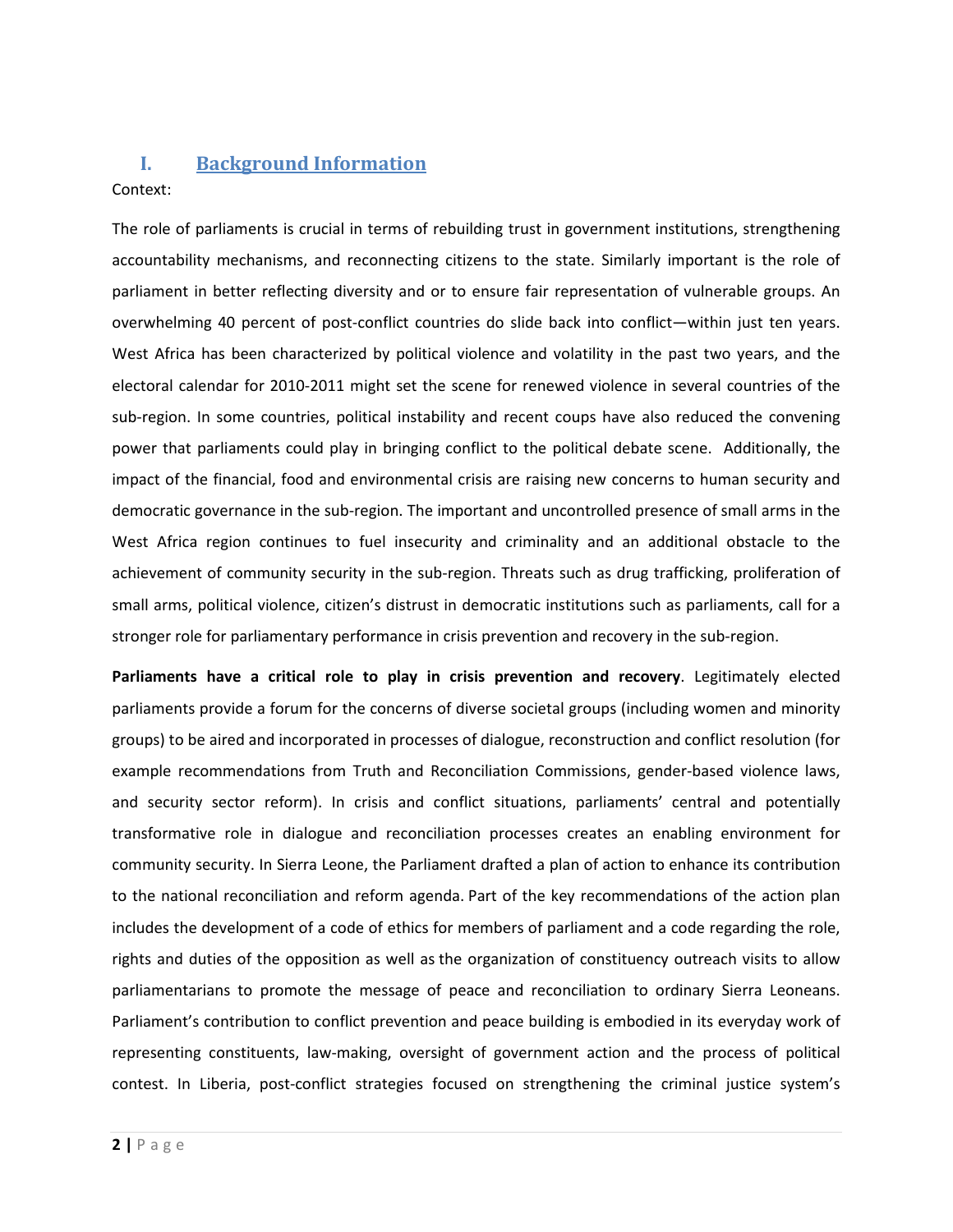<span id="page-2-0"></span>response i.e to sexual and gender-based violence and will involve the drafting of new legislation and the review of different laws that affect women.

## **II. UNDP new initiative in West Africa**

The challenges of drug trafficking, small arms proliferation, political violence and instability in West Africa call for an increased attention to parliaments as peace building and conflict prevention institutions. Therefore, UNDP, in close consultation with key actors and UNDP's partners in the West Africa region, is launching a dedicated initiative and strategy towards empowering parliaments as actors in violence and crisis prevention and post-conflict recovery through a series of activities in West Africa with the financial support of the Belgian Ministry of Foreign Affairs. The aims of this initiative are to:

- 1) Strengthen regional parliamentary activities in West Africa through parliamentary fora and parliamentary working groups
- 2) Develop mechanisms and approaches to facilitate swift response to parliamentary assistance requests in Africa
- 3) Knowledge Sharing and dissemination of good practices

This new West Africa initiative will be closely linked to similar UNDP efforts focusing on developing initiatives that promote more effective action towards empowering parliaments as actors in conflict and violence prevention and post-conflict reconstruction in Central America and the Arab States region. In these two regions, a new dedicated programme has been launched as part of the UNDP Global Programme for Parliamentary Strengthening with the following objectives:

- Inform the role that national parliaments can play in supporting the prevention of conflict and of violence and the restoration of community security through research and case studies;
- Promote the involvement of national parliaments in conflict prevention and armed violence reduction with a view to influence policy changes;
- Build the capacity of regional organizations and of national parliaments on conflict prevention and armed violence reduction related issues;
- Foster parliamentary coordination on violence and conflict prevention and recovery with a first thematic window on armed violence and community security related issues at the international, regional and national levels (check AGORA at [http://www.agora-parl.org/node/1057\)](http://www.agora-parl.org/node/1057)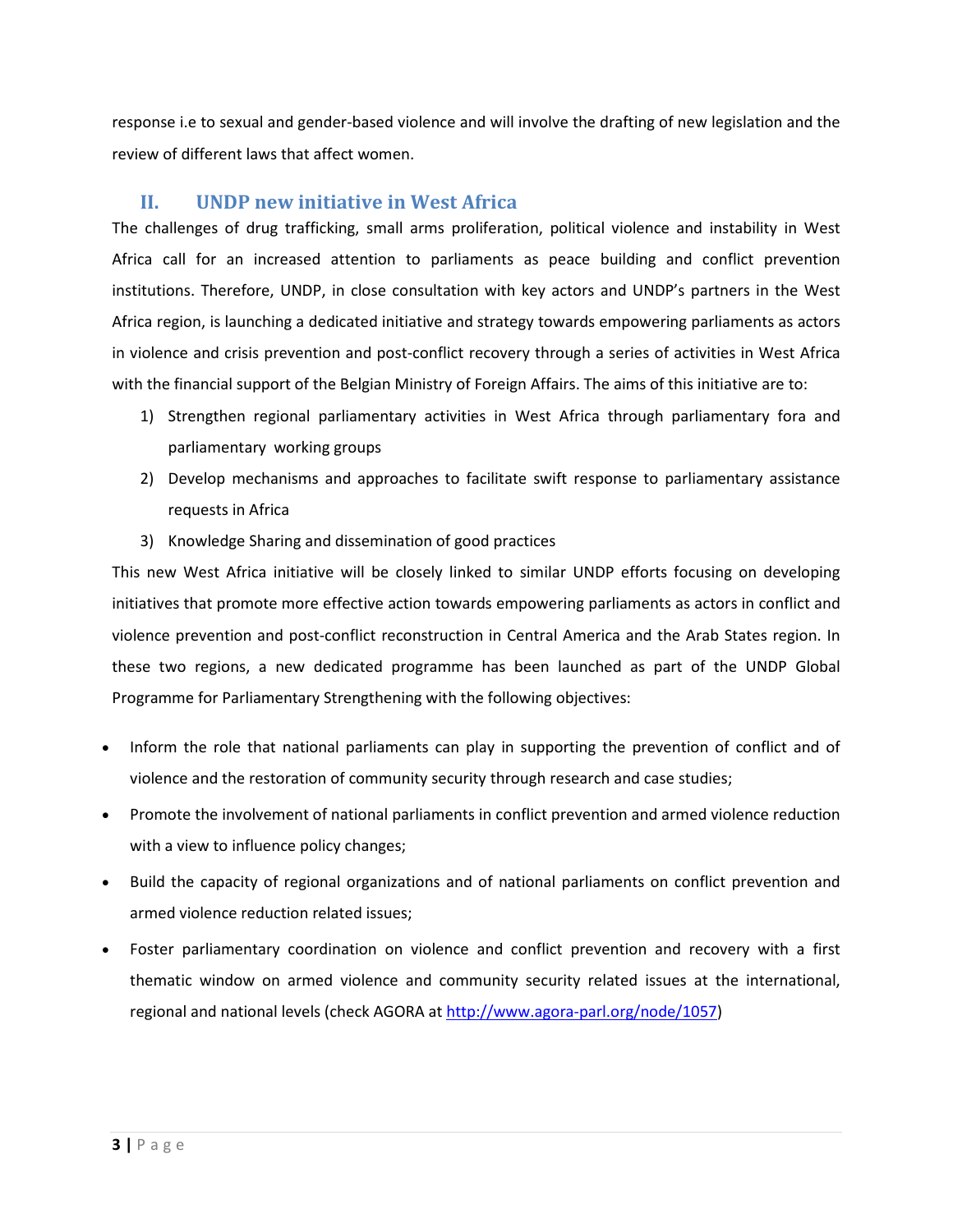#### **1. UNDP parliamentary development activities in West Africa**

<span id="page-3-0"></span>**Parliamentary development** is a robust area of **UNDP's work. UNDP** currently supports one in four parliaments globally<sup>1</sup>. It does so primarily in recognition of parliamentary institutions' important role in democracy and development. In **West Africa**, UNDP currently supports the parliaments of Benin, Niger, Ghana, Mauritania, Sierra Leone, Liberia, Nigeria, Burkina Faso, Republic of Congo, Guinea and Togo. Activities are aimed at enhancing the representative, legislative or oversight capacity of parliamentary institutions in the governance process. In Liberia, UNDP is working with other international partners (UNMIL, USAID, WB, etc.) under a donor coordination framework to provide the much needed emergency capacity building support to address the above challenges, including developing a parliamentary strategic plan to define the parameters of the modernization process. In Guinea-Bissau, UNDP is supporting the National Assembly to play a key role in the implementation of the Security Sector Reform. In Mauritania, the parliament played an important role in developing post-crisis recommendations (including the development of a roadmap for crisis management). In Niger and Mauritania, UNDP has been supporting the parliamentary administration, and mainstreamed parliamentarians in democratic governance activities. Critical challenges in the sub-region relate to the infrastructure of national parliaments, capacity development, disconnection and distrust between citizens and elected representatives, constitutional dominance of the executive and / or presidency on the parliaments, and the lack of resources and weak capacity for the parliament to perform its key functions (absence of research centre, inadequate support for the committee work etc…). Among the chief vehicles for UNDP support to parliaments is the **Global Programme for Parliamentary Strengthening** (GPPS). The GPPS has been supporting the parliamentary development agenda over the past 11 years at the global, regional and national levels. In West Africa, UNDP democratic governance priorities focus on building an inclusive, responsive and capable state together with addressing sexual and gender-based violence through community-based programmes; preventing conflict and supporting disarmament, demobilization and reintegration of former combatants; and encouraging inclusion of disaster risk reduction policies and programmes in national plans.

#### **2. Other relevant national and regional responses**

A number of initiatives are being implemented in the region to address the above mentioned threats through the work and mandates of regional institutions (the ECOWAS Commission for Political Affairs, Peace and Security, the ECOWAS Parliament). Such initiatives include the West African Network on Small Arms (WAANSA) which played a crucial role in successfully advocating for the ratification in the

l

 $^1$  As per the UNDP Annual Report 2007. Counting relatively small programmes, the number is closer to one in three.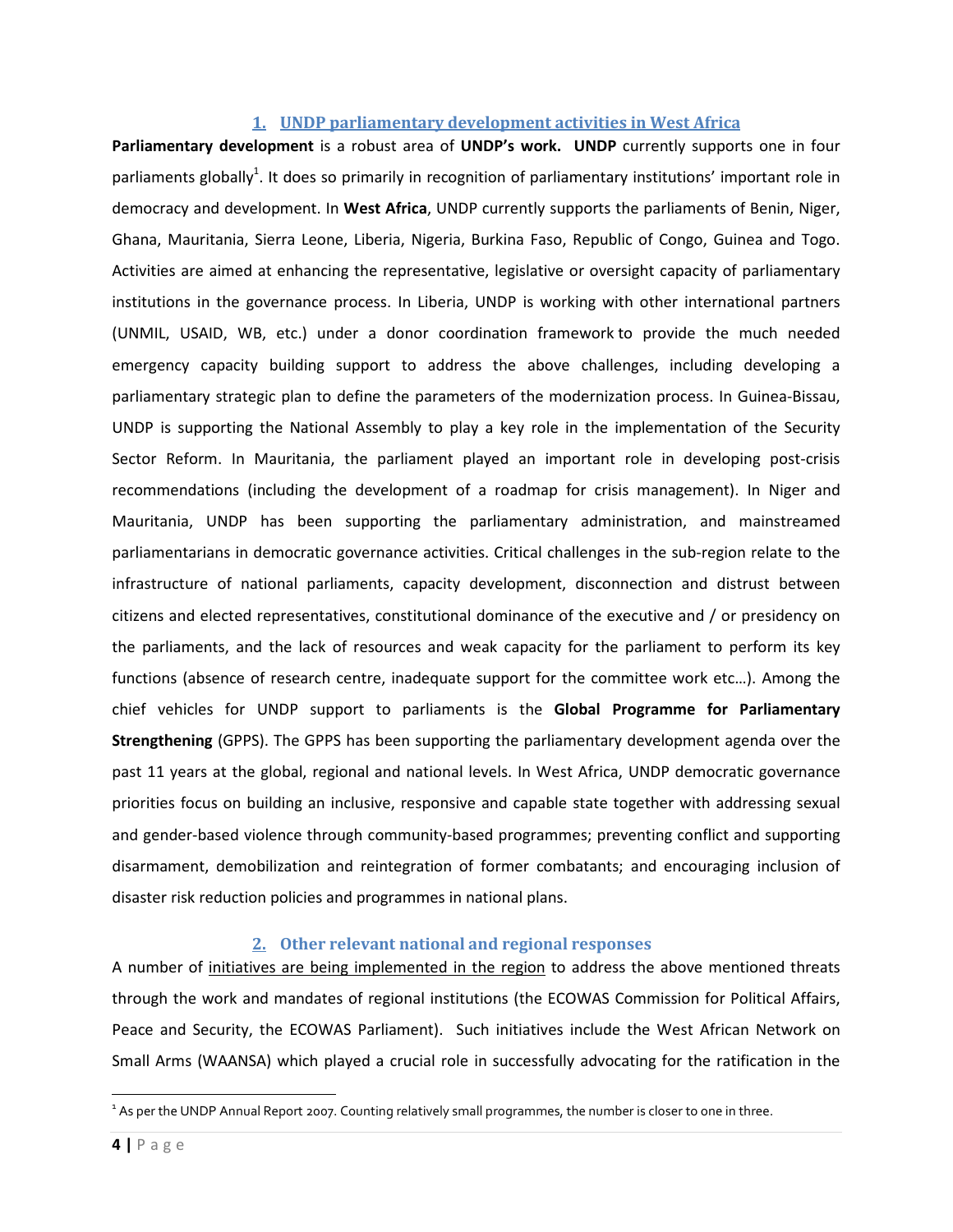<span id="page-4-0"></span>region of the ECOWAS Convention on Small Arms and Light Weapons. Early mechanism systems have been put in place to better respond to the challenges of post-conflict situations, and tensed political situation (ECOWAS early warning mechanism (ECOWARN), ECOWAS Observation and Monitoring Centre, work of WANEP and WACSOF (West Africa Civil society forum)<sup>2</sup>. In the area of **security sector reform**, the United Nations Regional Centre for Peace and Disarmament in Africa (UNREC) has been engaged on training MPs on international instruments, arms trade, and role of parliaments in negotiating, oversight, legislating on small arms control. UNREC and Friedrich-Ebert-Stiftung (FES) also started a series of parliamentary workshops discussing the roles of parliaments in small arms control, aiming at establishing a parliamentary network on the issue together with the ECOWAS. A series of organizations have also been actively engaged in strengthening the capacity of the ECOWAS parliament members to **prevent and manage conflicts** through training workshops of parliamentarians and dissemination of training manuals (i.e The Parliamentary Centre). **New regional frameworks** are also being defined to better address the **security sector challenges** (Regional Framework and Plan of Action for SSG / SSR by the ECOWAS Commission with support from the United Nations Office for West Africa that will also include a dedicated component on parliamentary oversight). The Geneva Center for the Democratic Control of Armed Forces (DCAF) will focus in 2010 on parliamentary ethics and defense budgeting (including capacity development activities in Mali, Senegal, Burkina Faso) and adapt the IPU – DCAF handbook on parliamentary oversight of security sector. National parliaments are also supported by several partners in terms of capacity development activities to better address peacebuilding issues (i.e future AWEPA activities in Liberia, UNDP activities in Ghana, Nigeria etc…).

### **3. Key partnerships**

Taking into consideration the involvement and activities of several partners in the region, and UNDP national programmes, UNDP would like to discuss the possibility of strengthening and complimenting existing initiatives led by other partners by supporting the creation of a Regional Steering committee to better coordinate partners activities in order to share information on programme activities, success stories and challenges on parliamentary development and crisis prevention and recovery issues in the region. This suggestion will be discussed at the June regional seminar.

## **4. Key partners identified**

In line with existing activities, and mandate in the region, the following partners have been identified to participate in the June seminar, and discuss the idea of a regional Steering Committee and to share their

 $\overline{\phantom{0}}$ 

 $2^2$  See West Africa Conflict Early Warning and Early Response Mechanisms at http://www.kaiptc.org/\_upload/general/KAIPTC\_11.pdf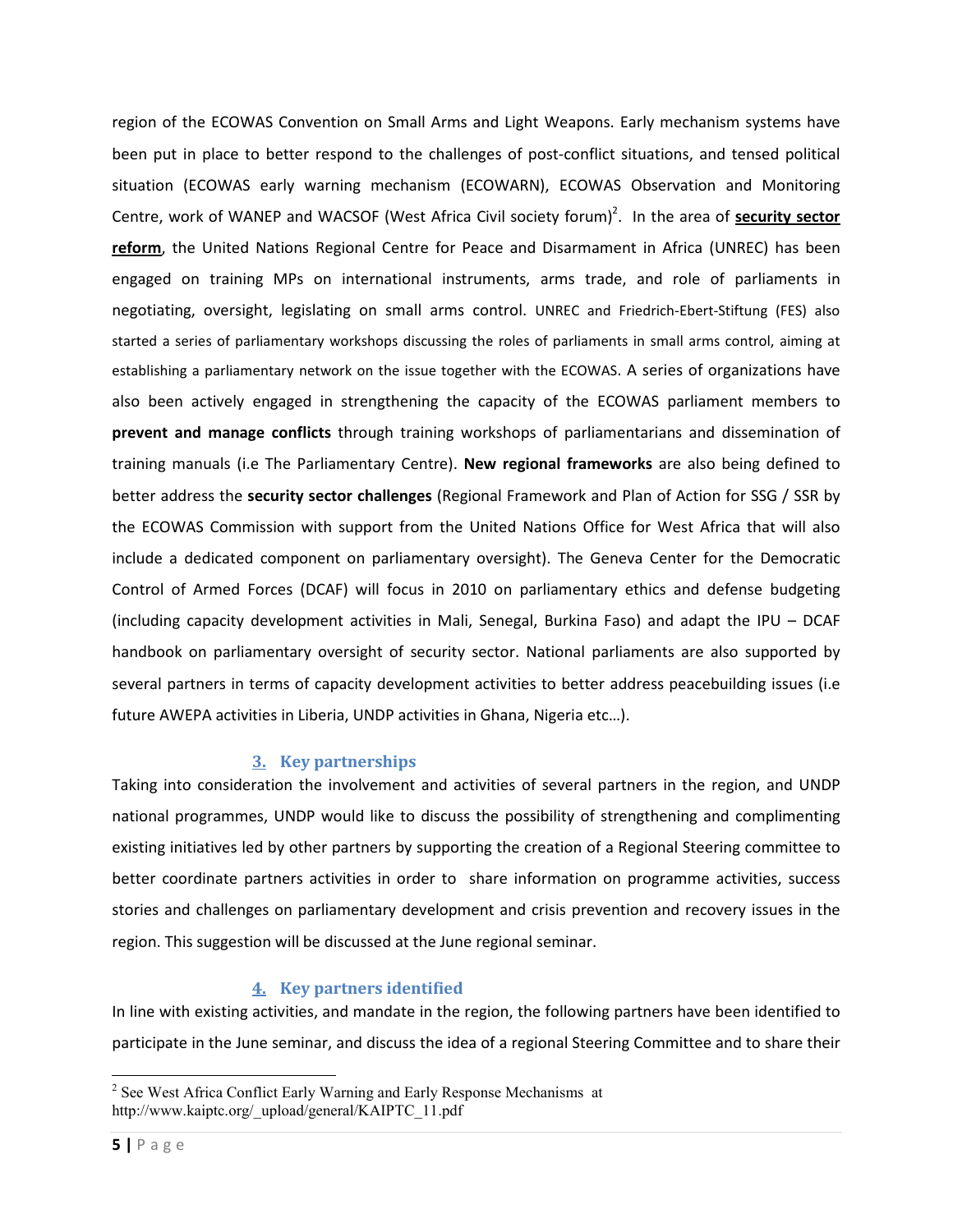<span id="page-5-0"></span>experiences at the June Seminar in terms of supporting parliaments on CPR issues in the region i.e AWEPA - DCAF – FES – IPU – NDI - the Parliamentary Centre (Ghana) - UNREC – the ECOWAS Parliament – UNOWA - WANEP – WANSA - WBI. Additional organizations could also be invited as observers in the process.

# **III. Proposed approach towards Strengthening the Role of Parliaments in Crisis Prevention and Recovery in West Africa**

**1. Regional Seminar (28-29 June 2010)** 

**UNDP will host a regional seminar in Accra "***Towards Strengthening the role of Parliaments in crisis prevention and recovery in West Africa*" on June 28-29 2010 (A). To prepare for the regional seminar, UNDP will produce a series of research papers to identify good practices and lessons learned in the subregion on parliamentary performance in crisis prevention and recovery:

- 1) Paper on existing regional Crisis Prevention and Recovery (CPR) mechanisms in place (including parliamentary diplomacy) and how such systems impact parliamentary performance on CPR oversight and legislative work. The paper will identify usefulness, challenges and bottlenecks in the implementation of such mechanisms in terms of parliamentary performance. The paper will also review the work of the Africa Union and activities in West Africa.
- 2) Study of the issues generating violence, political violence and where political parties and parliaments stand vis-à-vis those structural and triggering factors (for example in 3 case study countries); identify change agents and possible ways of supporting them. Dedicated attention will be paid to electoral violence, and the issues of trust and confidence building between citizens and national parliaments.
- 3) Gender-based violence and parliamentary functions: how the parliamentary functions respond to the challenges of GBV in the region (existing laws, parliamentary hearings, interactions with women's organizations)

The research papers will use, when applicable, the framework of the UNDP guidelines Parliaments, Crisis Prevention and Recovery ([http://www.parlcpr.undp.org/docs/GPPS\\_Guidelines.pdf\)](http://www.parlcpr.undp.org/docs/GPPS_Guidelines.pdf) and the draft selfassessment tool on the role of parliament in addressing crisis / conflict.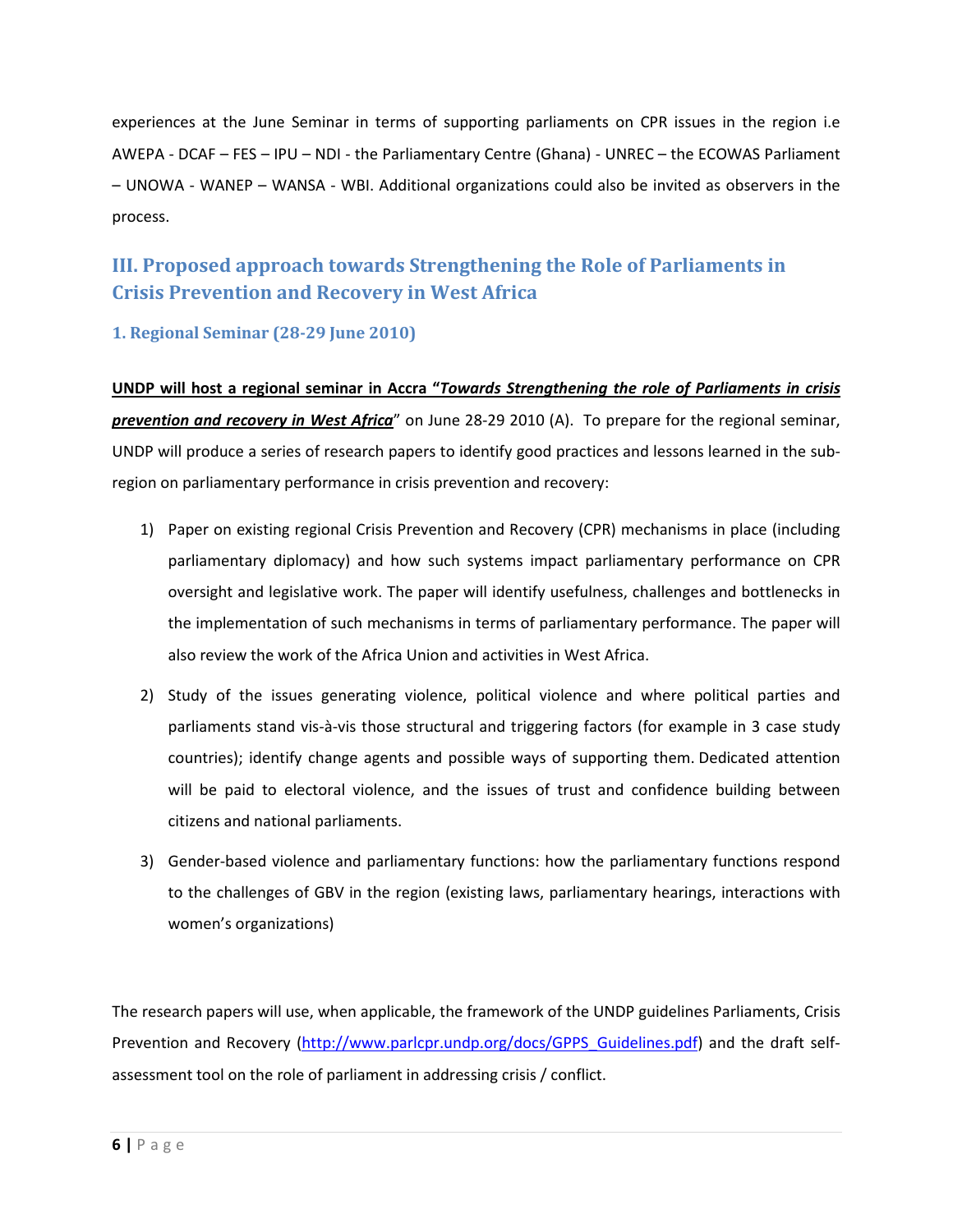#### *Objectives and Outcomes of the June regional seminar*

- 1) To establish a forum for parliamentarians of the region to reflect on past capacity development activities in the field of crisis prevention, armed violence and community security: what has been successful and the impact of such activities.
- 2) To present, review and discuss the findings of the above mentioned research papers highlighting best practices and lessons learned in the region, and use the findings of the regional studies to initiate and develop a dialogue and open space for MPs' and parliamentary staff to identify critical challenges and priorities regarding violence prevention and peace building in the region.
- 3) To identify and debate how parliamentarians see their role in overcoming obstacles to effective parliamentary oversight and performance in CPR and SSR issues, including collection of concrete examples for sharing good practices and experiences
- 4) Present a draft self-assessment tool on parliamentary performance on CPR and SSR, ascertain its relevance and identify 3 potential country-case studies to be developed in the second semester
- 5) Development of a Joint Action Plan for partners to be put in place at the regional and national levels in the region. The Joint Action Plan will identify issues that parliamentarians want to address, existing mechanisms and bottlenecks to effective action on those issues, and identify what support is needed from UNDP and key partners in the region to empower parliamentarians to address priority issues.

#### *Composition of the June seminar (participants)*

40 Participants will be invited to the June seminar (UNDP will sponsor representatives of national parliaments of the region and ECOWAS representatives). **Invitations will target**: MPs and parliamentary staff from national parliaments of the sub-region, ECOWAS representatives, and regional partners in order to reflect linguistic and political diversity within the region (French / English / Portuguese – multiparty / bicameralism). 30 % of the participants should be women.

#### *Methodology*

The June regional seminar will provide an opportunity for parliamentarians to provide feedback on key activities implemented by partners in the region. The sessions will be dynamic, enabling active participation and feedback from participants. Draft research papers (A) will be presented to allow participants to discuss challenges lying ahead in terms of political and armed violence, crisis prevention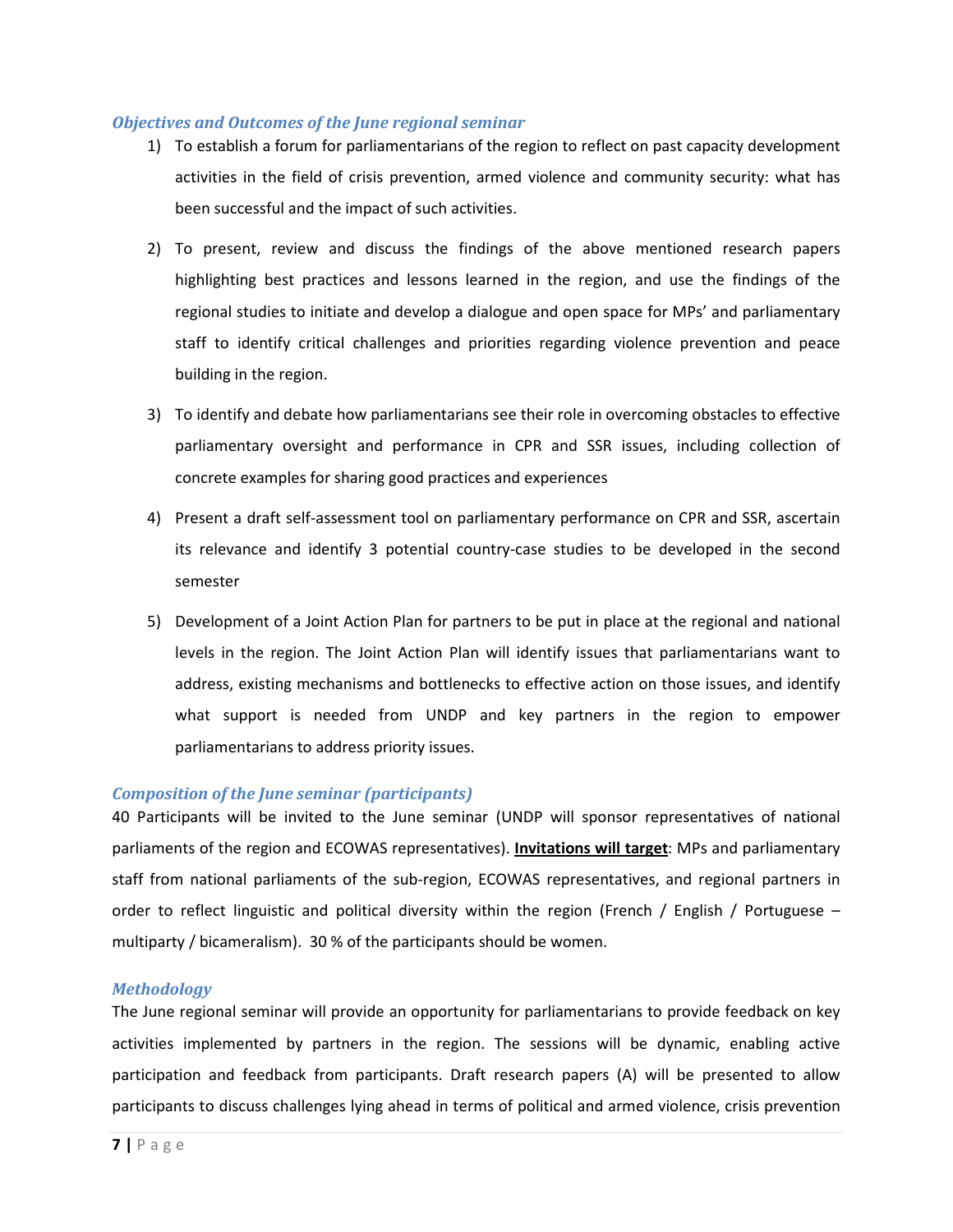<span id="page-7-0"></span>and recovery; usefulness of past activities; and how regional partners can further support the work of parliamentarians in the region. A draft self-assessment tool for parliamentary performance with regards to crisis prevention and recovery will also be presented to discuss its relevance and applicability in the region (B). The regional seminar will also provide time and space for the regional partners to meet and discuss on a possible Joint Action Plan to better respond to the needs of the parliamentarians in the region (C).

### *2.* Meeting of the working group (December 2010)

As a follow-up to the June seminar, UNDP will facilitate national case studies to test the self-assessment tool on how to support parliament in addressing conflict (see below). The national case studies will be presented and discussed at a working group meeting in December 2010. This meeting should serve to build consensus but also to discuss the next phase (country-level) and prepare a preliminary work-plan to be carried out at the national level (pilot country projects in 2011), in collaboration with the ECOWAS Parliament and partners organizations

The **December working group** will have the following outcomes:

- 1) Review and discuss the national case studies,
- 2) On the basis of the discussions, identify general principles and activities to strengthen parliamentary performance in CPR in the region in the Joint Action Plan
- 3) Finalization of the publication and printing and dissemination **"Towards Strengthening the Role of Parliaments in Crisis Prevention and Recovery in West Africa" compiling regional research and national case studies.**

| <b>April 2010</b>     | Recruitment of lead consultant and researchers through grant |  |
|-----------------------|--------------------------------------------------------------|--|
|                       | agreements and consultancy contracts                         |  |
| 15 June 2010          | Submission of drafts regional papers                         |  |
| 28-29 June 2010       | June Conference                                              |  |
| <b>15 August 2010</b> | Finalization of the papers                                   |  |

#### *Timetable*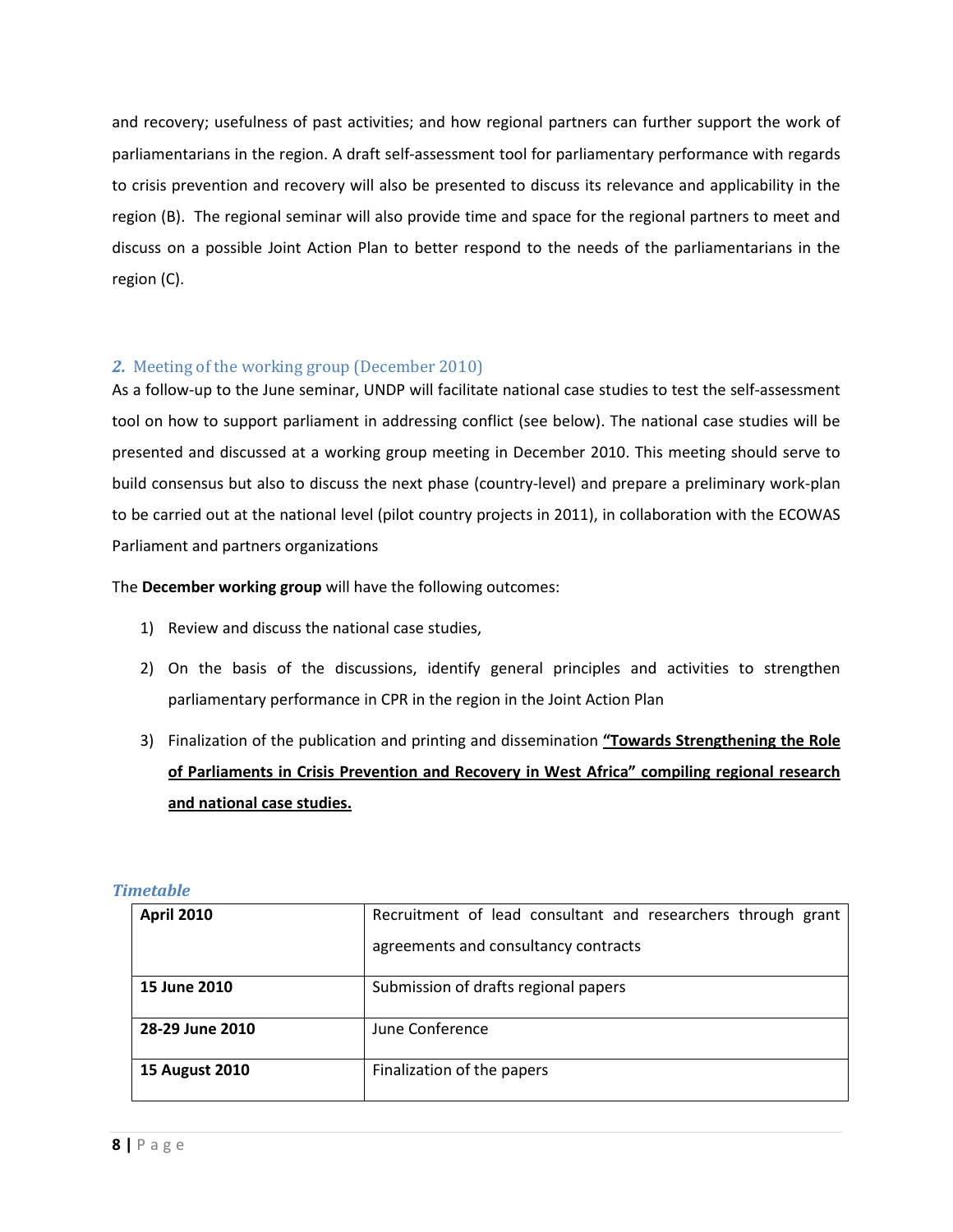<span id="page-8-0"></span>

| September – December 2010 | Research - second round (3 national case studies piloting the self- |  |  |
|---------------------------|---------------------------------------------------------------------|--|--|
|                           | assessment tool)                                                    |  |  |
| December 2010             | Meeting of the working group and finalization of the publication    |  |  |
|                           | Towards Strengthening the Role of Parliaments in Crisis             |  |  |
|                           | <b>Prevention and Recovery in West Africa</b>                       |  |  |
| 2011                      | Activities in selected countries of the region to strengthen        |  |  |
|                           | parliamentary performance in CPR in line with the Joint action plan |  |  |

#### **3. Research and the self- assessment tool**

In 2009, UNDP developed **a draft programmatic guide** designed to provide practitioners and parliaments with programmatic guidance on supporting parliament in addressing conflict. Part of the guide comprises a **draft self-assessment tool** designed to identify how to support parliament in addressing crisis<sup>3</sup>. The draft questionnaire is designed as both a self-assessment tool for MPs and staff, as well as a programming instrument for UNDP country staff where a strong collaboration between the two groups is critical to establish a comprehensive assessment. The process of completing this questionnaire can be an integral step in the programme development process for UNDP practitioners but it is also critical in identifying parliament's priority interests, and in helping to ensure ownership and sustainability. UNDP is now planning to pilot the draft guide and questionnaire with selected regional and national parliaments. The self-assessment tool will be used to identify bottlenecks, and how UNDP and partners can respond to the needs of parliamentarians to better address crisis prevention and recovery. The draft version of the self-assessment tool can be found in **Annex A.**

#### *National Case studies: purpose, focus and expected outcomes*

On the basis of the draft self-assessment tool, UNDP seeks to review and pilot it at the regional and national level to test its relevance for increasing parliamentary performance on crisis prevention and recovery. The self-assessment tool will help develop national case studies in the second semester of 2010 that will then be discussed in the December working group and in turn, identify recommended activities for 2011 implementation by UNDP and other partners in the region, as part of the joint action

l

<sup>&</sup>lt;sup>3</sup> The guide seeks to meet three objectives. First, to *inform* practitioners in the field of democratic governance on the role that parliament can play in addressing conflict, and why it has largely failed to do so. Second, to *guide* practitioners on how to approach programming in this emerging area of parliamentary development. Third, to *assist* practitioners in determining how to support parliament in addressing conflict. The guide has been developed on the basis of surveys completed by UNDP staff representing almost 20 countries<sup>3</sup>, a two-day workshop on parliaments and conflict prevention and recovery held in Paris in December 2009, and discussion and analysis by UNDP's Democratic Governance Group (DGG) and the Bureau for Crisis Prevention and Recovery (BCPR).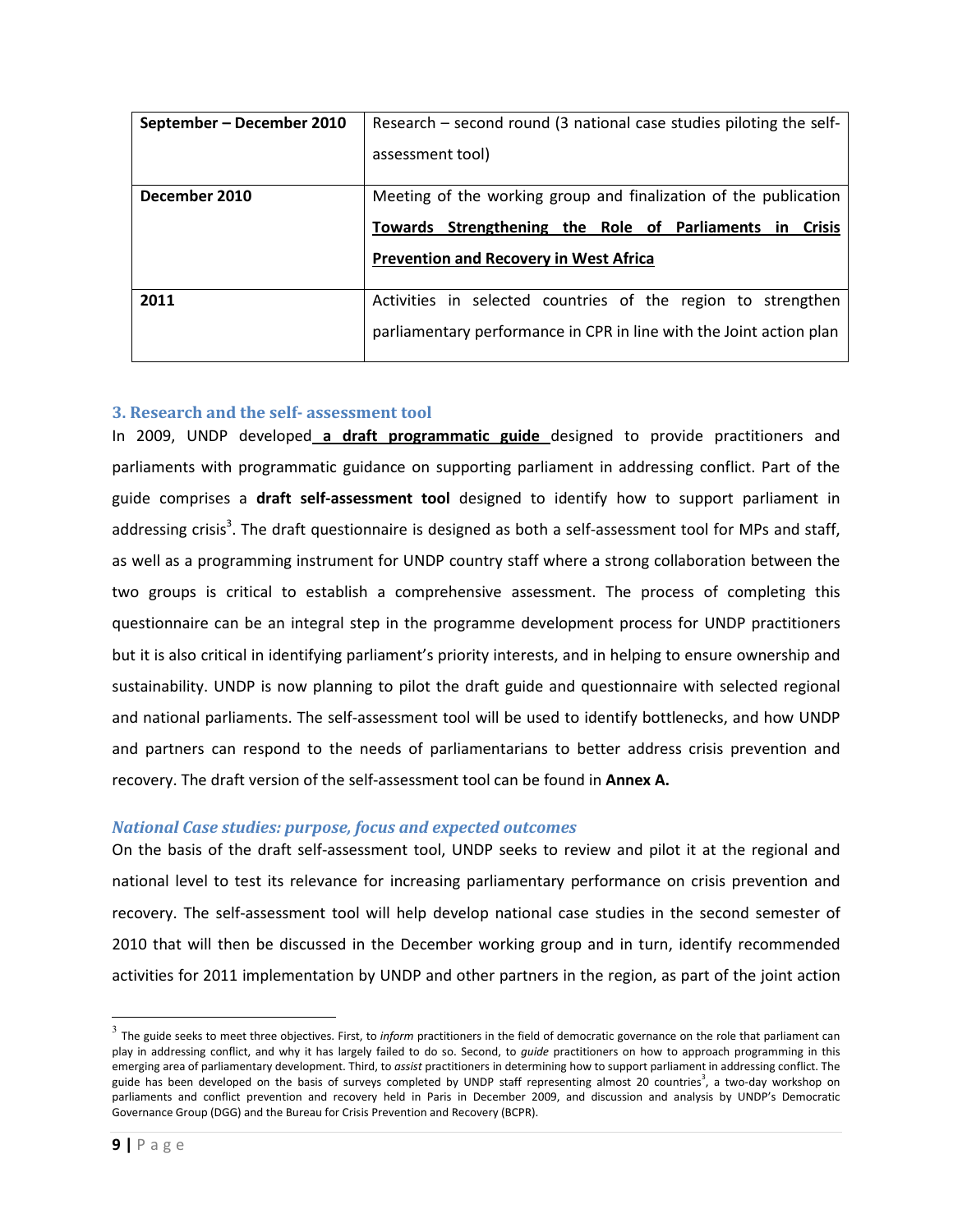plan. The draft-assessment tool will also be discussed in the regional working groups in the Arab region and Central America, as part of the broader UNDP project on parliaments and crisis prevention.

| <b>April 2010</b>         | Distribution of the self-assessment tool to partners in the region  |
|---------------------------|---------------------------------------------------------------------|
|                           | for feedback                                                        |
| <b>June 2010</b>          | Discussion on the relevance of the self-assessment tool and         |
|                           | possible piloting at the national level and identification of three |
|                           | national case studies to apply the tool                             |
| September – December 2010 | Research – second round (3 national case studies to pilot the self- |
|                           | assessment tool)                                                    |
| December 2010             | Meeting of the working group and finalization of the publication    |
|                           | Towards Strengthening the Role of Parliaments in Crisis             |
|                           | <b>Prevention and Recovery in West Africa</b>                       |
| 2011                      | Piloting of recommended activities on the basis of the national     |
|                           | case studies                                                        |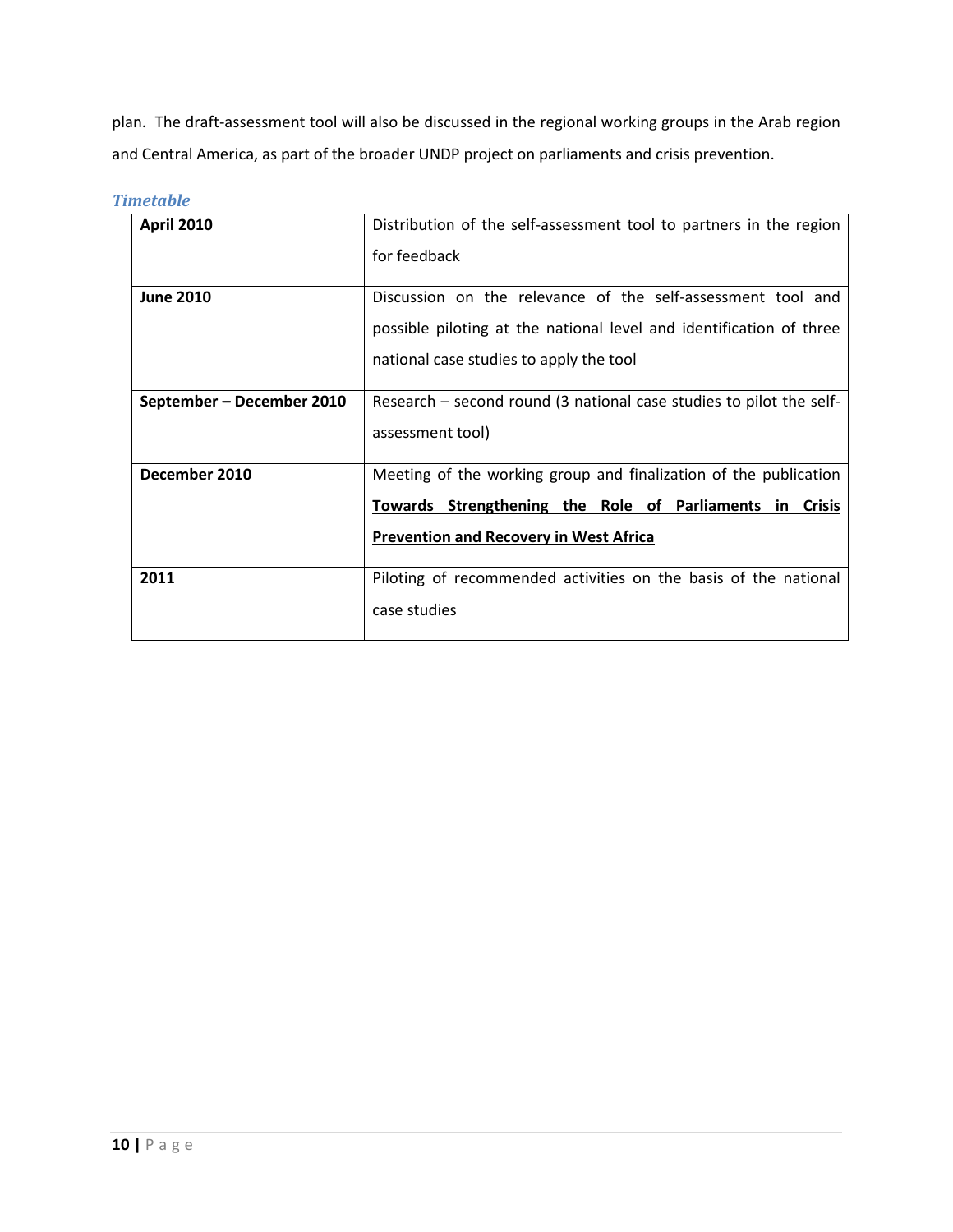# <span id="page-10-0"></span>**Annex: QUESTIONNAIRE: THE ROLE OF PARLIAMENT IN ADDRESSING CRISIS / CONFLICT**

## **Parliament and Crisis: Past Experience**

*Law-Making* 

|                             | Response                                                                   |
|-----------------------------|----------------------------------------------------------------------------|
| Title of bills initiated to |                                                                            |
| address conflict            |                                                                            |
| Title of bills amended to   |                                                                            |
| address conflict            |                                                                            |
|                             |                                                                            |
| Title of bills passed to    |                                                                            |
| address conflict            |                                                                            |
|                             |                                                                            |
|                             | Please describe the purpose and nature of the legislation indicated above: |
|                             |                                                                            |
|                             |                                                                            |
|                             |                                                                            |
|                             |                                                                            |
|                             |                                                                            |
|                             |                                                                            |
|                             |                                                                            |
|                             |                                                                            |
|                             |                                                                            |
|                             |                                                                            |

## *Oversight*

|                           | Response |
|---------------------------|----------|
| Number and topic of       |          |
| plenary debates held to   |          |
| address conflict / crisis |          |
|                           |          |
| Number and topic of       |          |
| committee debates held    |          |
| to consider resolutions   |          |
| and bills on conflict /   |          |
| crisis                    |          |
|                           |          |
| Number and topic of       |          |
| consultations held to     |          |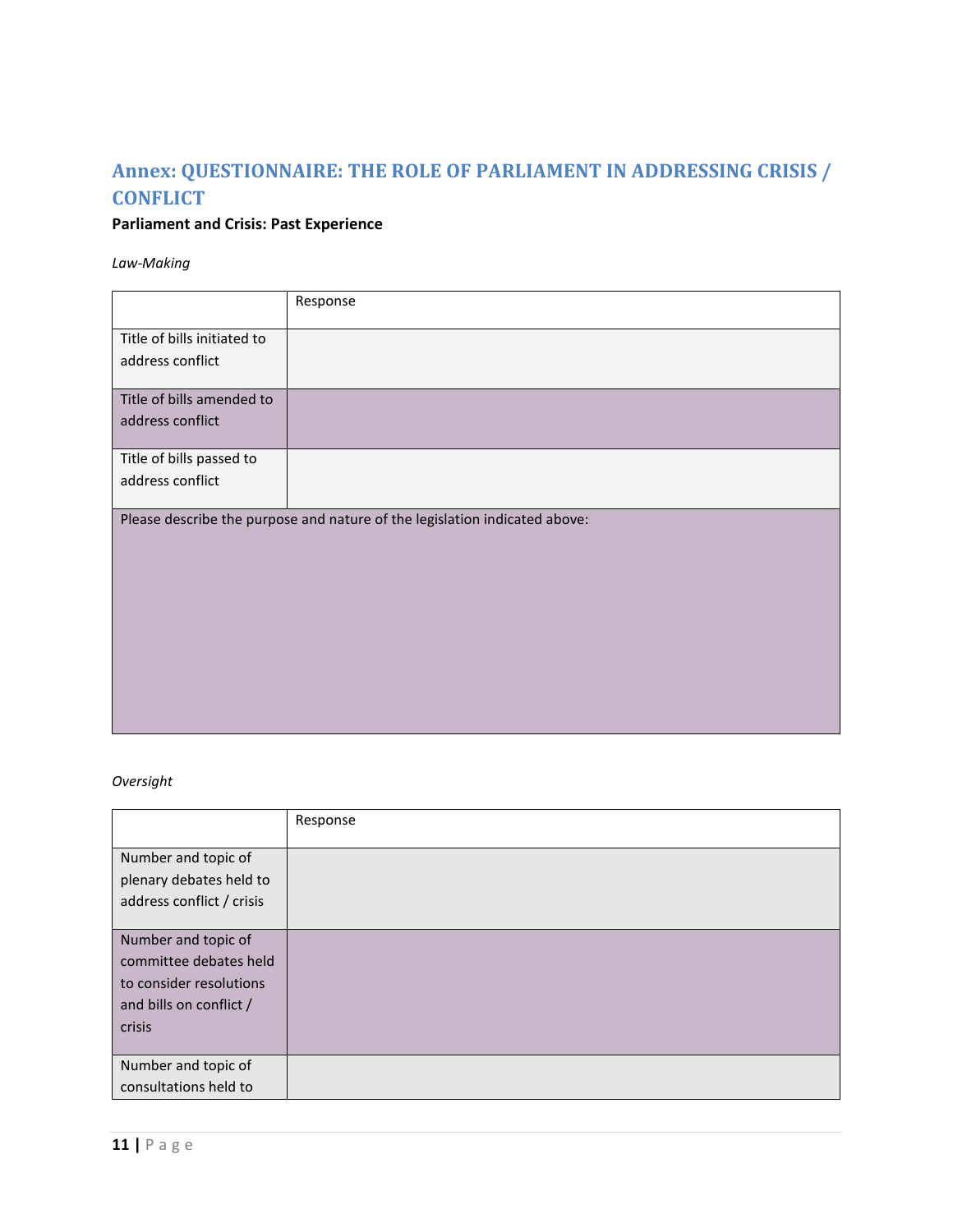| address conflict / crisis              |  |
|----------------------------------------|--|
| Number and topic of                    |  |
| hearings held to address               |  |
| conflict / crisis                      |  |
| Number and topic of                    |  |
| oversight investigations               |  |
| to address conflict /                  |  |
| crisis                                 |  |
| Types of parliamentary                 |  |
| committees established                 |  |
| to address conflict /                  |  |
| crisis <sup>4</sup>                    |  |
| Types of oversight                     |  |
| bodies established to                  |  |
| address conflict / crisis <sup>5</sup> |  |
|                                        |  |
| Number and type of oral                |  |
| and written questions                  |  |
| posed on conflict / crisis             |  |

| Please describe the results of the hearings/investigations indicated above: |
|-----------------------------------------------------------------------------|

Please describe the success/challenges met by the oversight bodies/committees indicated above:

 4 For example, committees on: public accounts, standing security/defense, ad hoc oversight, transitional justice, etc.

<sup>&</sup>lt;sup>5</sup> For example: anti-corruption commissions, truth-seeking or fact-finding commissions, war crime tribunals, commissions on reparations, etc.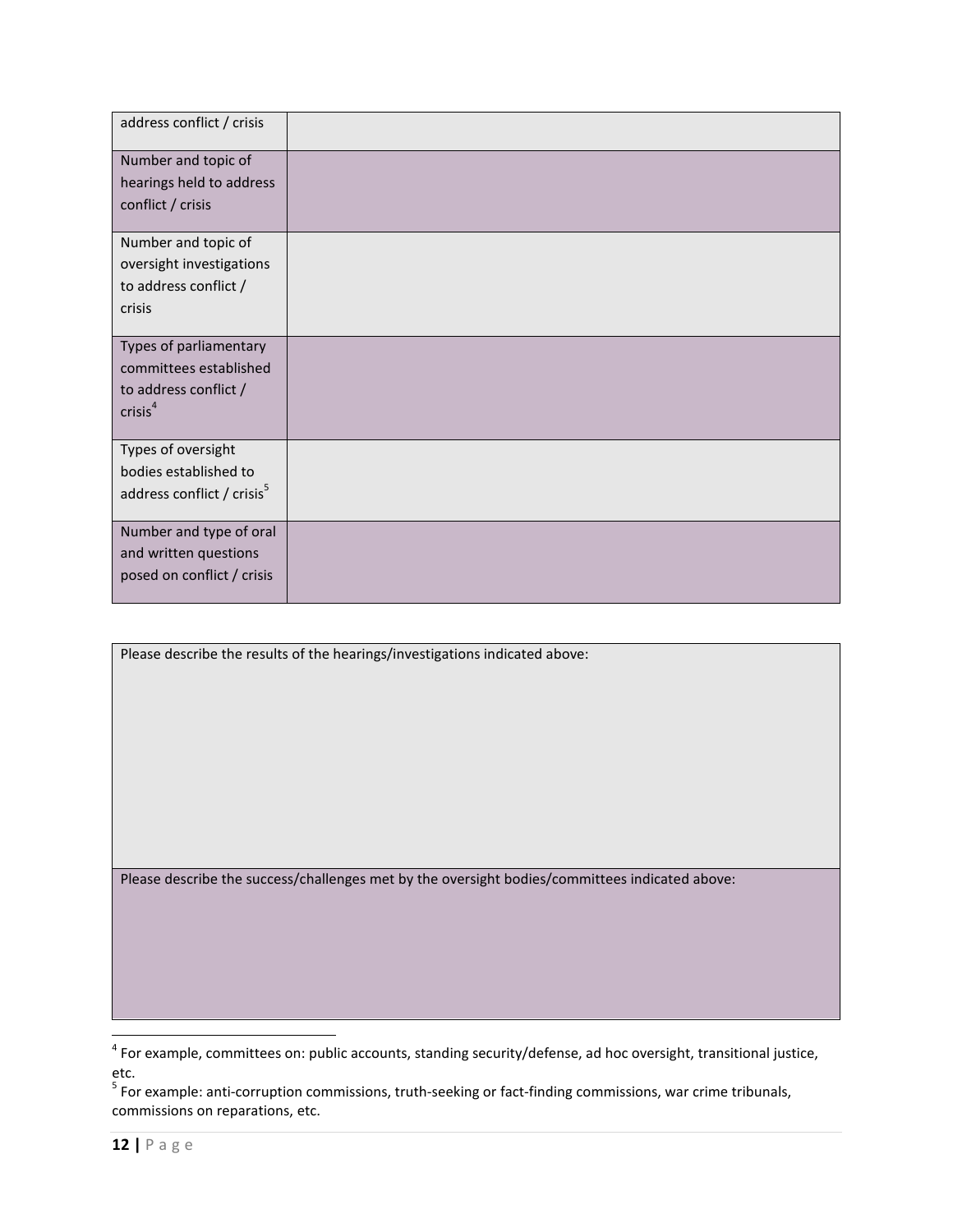Please describe the executive's willingness to participate in oversight activities (hearings, releasing materials)

#### *Representativeness*

|                                                                                                                 | Response |
|-----------------------------------------------------------------------------------------------------------------|----------|
| How does parliament<br>conduct constituency<br>outreach to conflict /<br>crisis -affected groups <sup>6</sup> ? |          |
| How does parliament<br>define conflict-affected<br>groups <sup>7</sup> ?                                        |          |
| Types of conflict-related<br>national strategies <sup>8</sup><br>parliament has<br>participated in.             |          |
| Number and topic of<br>plenary debates held to<br>address conflict                                              |          |
| Number of trips per<br>session that MPs visit<br>constituencies                                                 |          |
| Number and topic of<br>committee debates held                                                                   |          |

<sup>&</sup>lt;sup>6</sup><br>For example: constituency offices, constituency visits, mail, phone, other mechanisms<br><sup>7</sup> For example: women, children, minorities, etc.<br><sup>8</sup> For example: Poverty Reduction Strategy Papers (PRSPs), national security str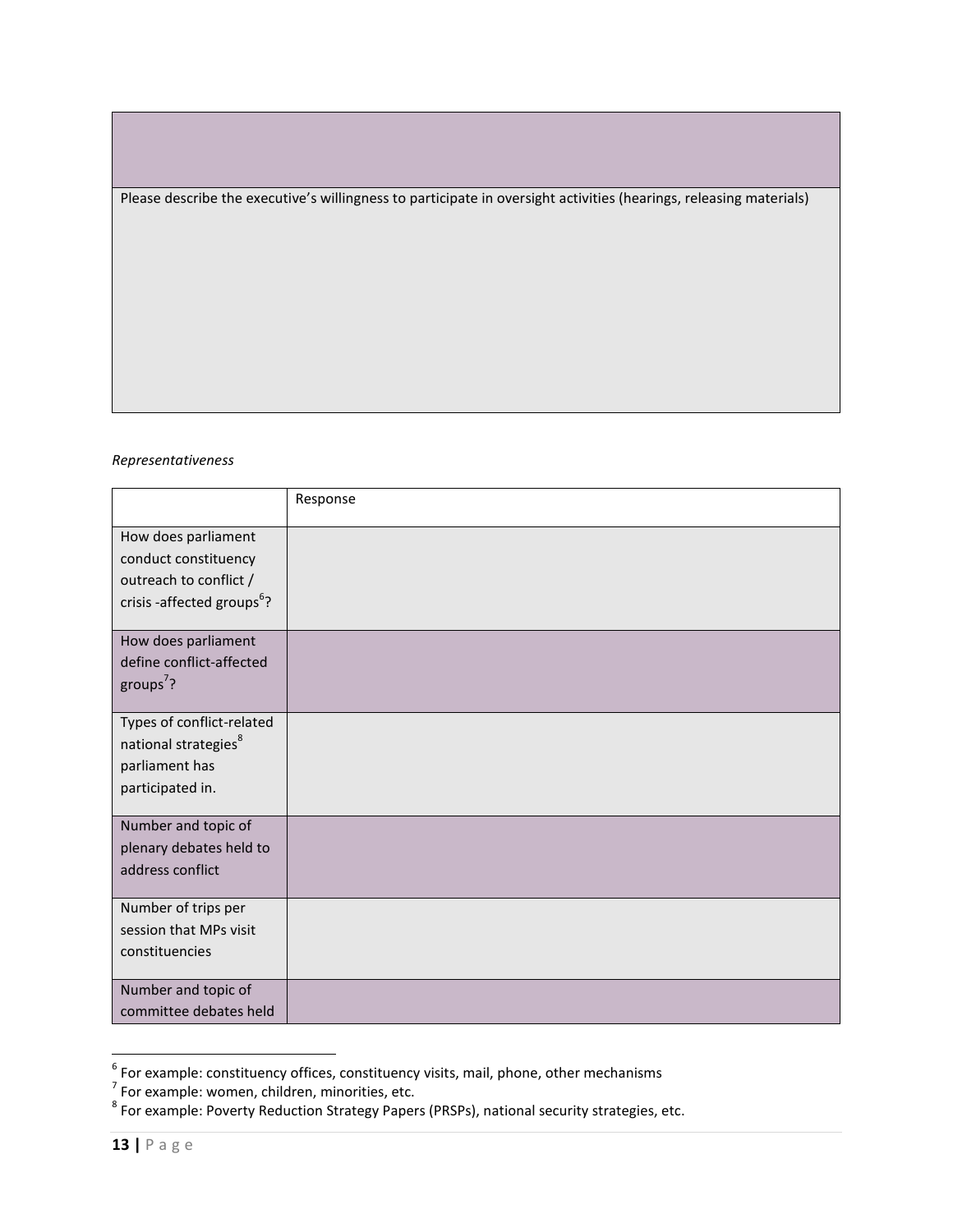| to address conflict     |  |
|-------------------------|--|
| Number and type of      |  |
| interventions from      |  |
| experts, CSOs and       |  |
| citizens to a committee |  |
|                         |  |

| Please describe the successes/challenges to outreach activities indicated above: |  |
|----------------------------------------------------------------------------------|--|
|                                                                                  |  |
|                                                                                  |  |

Please describe parliament's relationship to the executive in developing conflict-related national strategies

## *The Institution of Parliament*

| Types of parliamentary structures that address conflict? |
|----------------------------------------------------------|
| O Standing committees. Please specify:                   |
| O Ad hoc committees. Please specify:                     |
| O Research unit. Please specify:                         |
| O Budget unit. Please specify:                           |
| O Media/communications office. Please specify:           |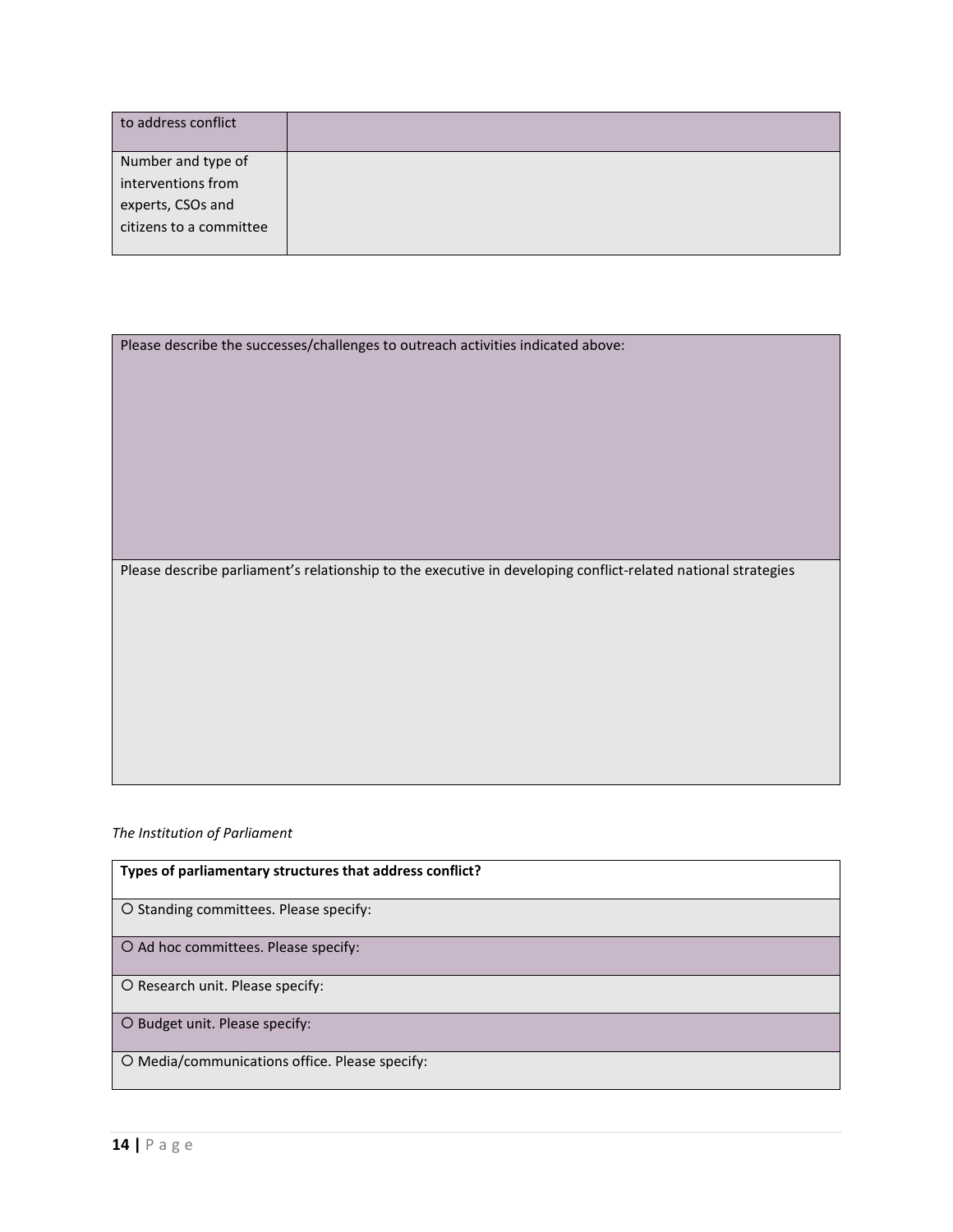O Other. Please specify:

**How do parliament's internal rules of procedure alleviate/exacerbate the potential for conflict?**

O Voting rules. Please specify:

O Committee meetings/hearing. Please specify:

 $O$  Role of the opposition. Please specify:

O Role of party caucuses. Please specify:

O Other. Please specify:

**To what extent and how has parliament engaged civil society in conflict issues?**

O Research/publications. Please specify:

O Expert testimony. Please specify:

O Hearings. Please specify:

O Investigations. Please specify:

O Media. Please specify:

O Other. Please specify:

**To what extent and how have political party caucuses played a role in conflict issues?**

O Promoting cross-party dialogue. Please specify:

O Sponsoring cross-party legislation. Please specify:

O Conducting cross-party hearings. Please specify:

O Other. Please specify:

**Howhas parliament engaged other parliaments (regional or international) on conflict issues?** 

O Parliamentary fora. Please specify topic:

O Conferences. Please specify topic:

O Study tours. Please specify topic:

O Other. Please specify topic: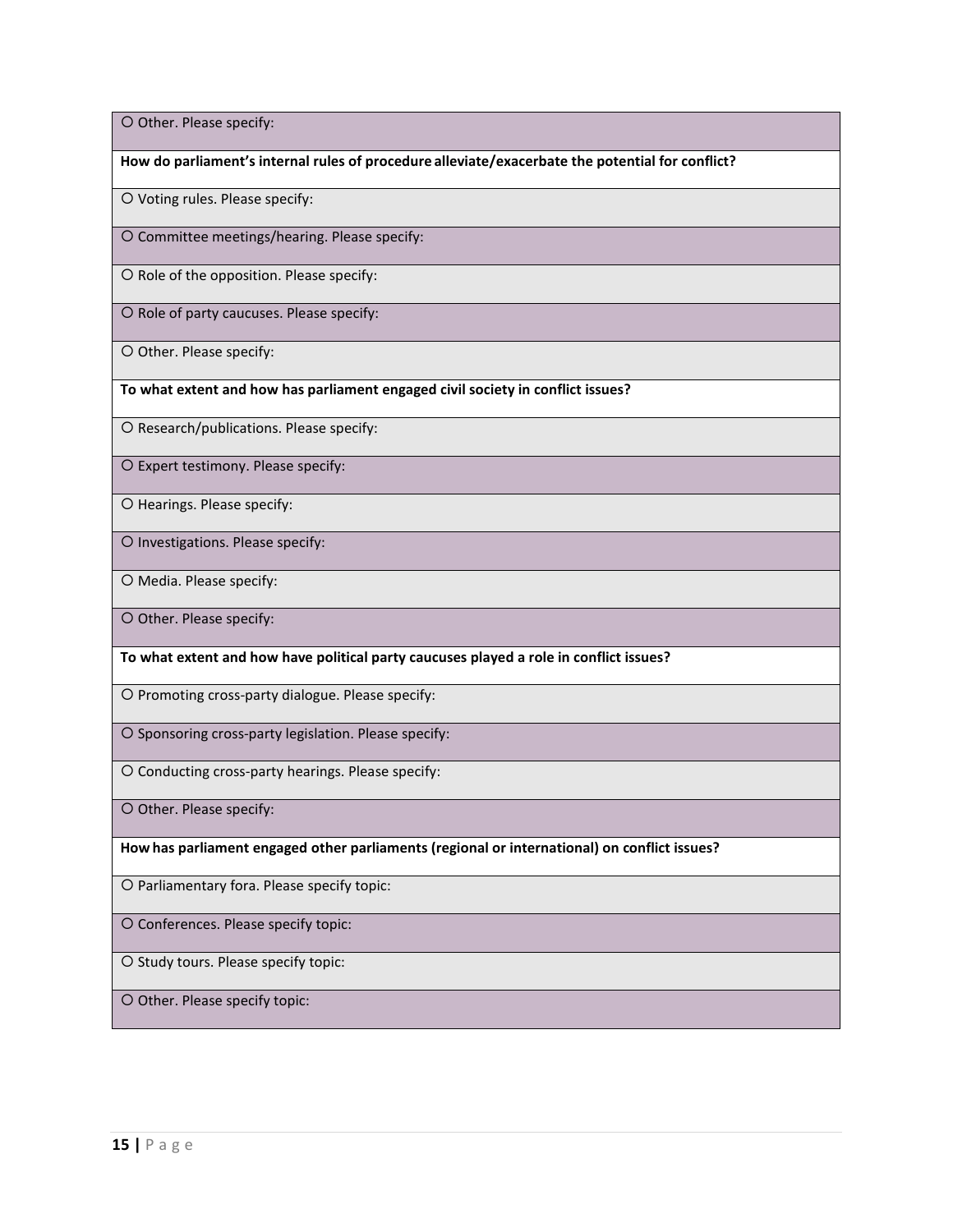## **Parliament and Conflict: A Look Ahead**

*(To be completed by MPs and staff)* 

| Please briefly describe the issues that may provoke conflict or armed violence that you want to address:    |
|-------------------------------------------------------------------------------------------------------------|
|                                                                                                             |
|                                                                                                             |
|                                                                                                             |
|                                                                                                             |
|                                                                                                             |
|                                                                                                             |
|                                                                                                             |
|                                                                                                             |
|                                                                                                             |
|                                                                                                             |
| Please briefly describe the root causes of the issues that may provoke conflict or armed violence:          |
|                                                                                                             |
|                                                                                                             |
|                                                                                                             |
|                                                                                                             |
|                                                                                                             |
|                                                                                                             |
|                                                                                                             |
|                                                                                                             |
|                                                                                                             |
|                                                                                                             |
| Please briefly describe why you believe parliament can successfully address the conflict or armed violence: |
|                                                                                                             |
|                                                                                                             |
|                                                                                                             |
|                                                                                                             |
|                                                                                                             |
|                                                                                                             |
|                                                                                                             |
|                                                                                                             |
|                                                                                                             |
|                                                                                                             |
|                                                                                                             |
|                                                                                                             |
| Please briefly describe whether you believe parliament (individual members, committees, caucuses) has the   |
| will to address the conflict or armed violence:                                                             |
|                                                                                                             |
|                                                                                                             |
|                                                                                                             |
|                                                                                                             |
|                                                                                                             |
|                                                                                                             |
|                                                                                                             |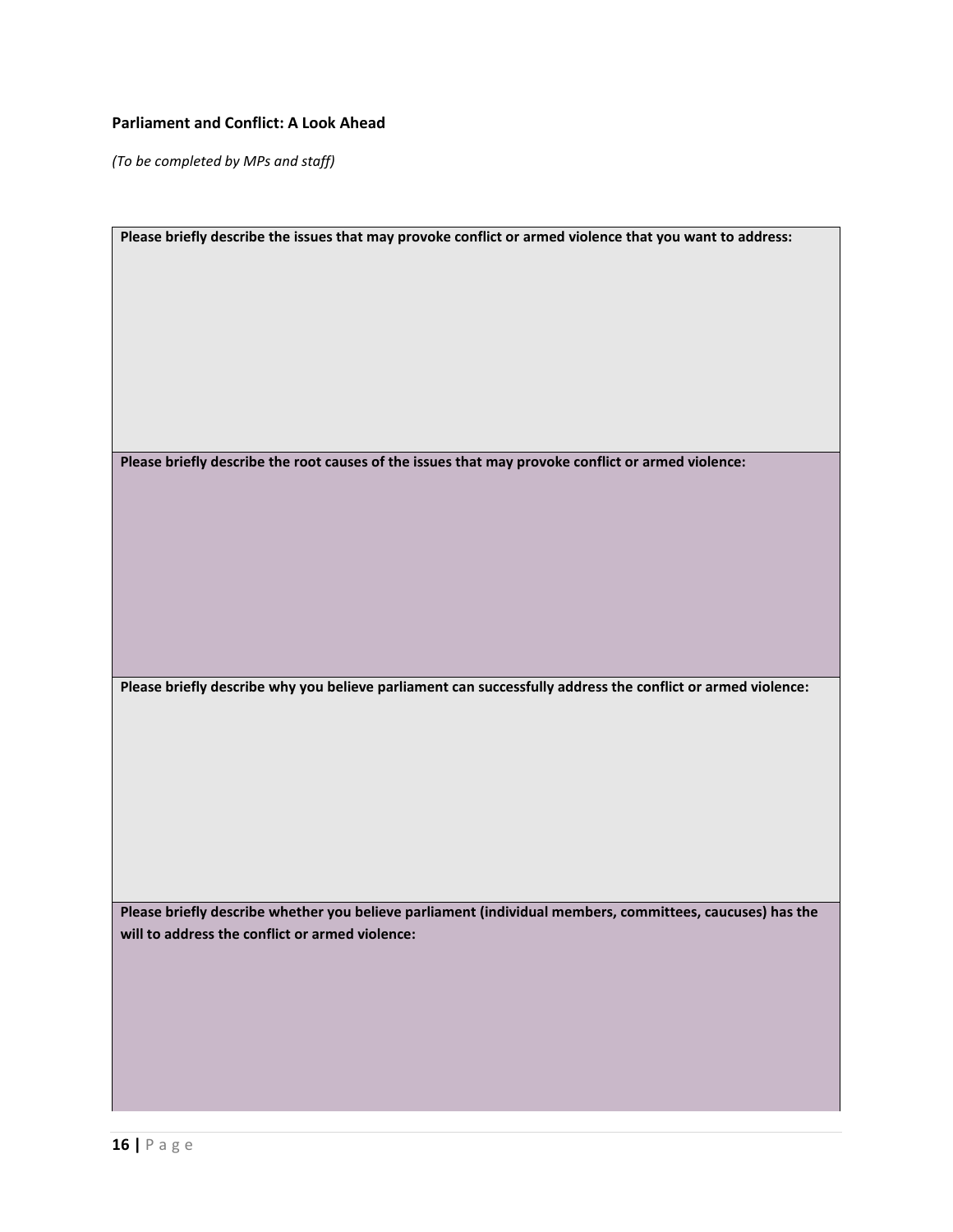| Please briefly describe what you believe parliament can do to address the conflict or armed violence:                   |
|-------------------------------------------------------------------------------------------------------------------------|
|                                                                                                                         |
|                                                                                                                         |
| Legislation:                                                                                                            |
|                                                                                                                         |
|                                                                                                                         |
| Oversight:                                                                                                              |
|                                                                                                                         |
|                                                                                                                         |
|                                                                                                                         |
| Representation:                                                                                                         |
|                                                                                                                         |
|                                                                                                                         |
|                                                                                                                         |
| Other:                                                                                                                  |
|                                                                                                                         |
|                                                                                                                         |
|                                                                                                                         |
| Please briefly describe the role that party caucuses can play, if any, in addressing the conflict or armed<br>violence: |
|                                                                                                                         |
|                                                                                                                         |
|                                                                                                                         |
|                                                                                                                         |
|                                                                                                                         |
|                                                                                                                         |
|                                                                                                                         |
|                                                                                                                         |

**Please briefly describe the challenges to parliament in playing the aforementioned role:** 

г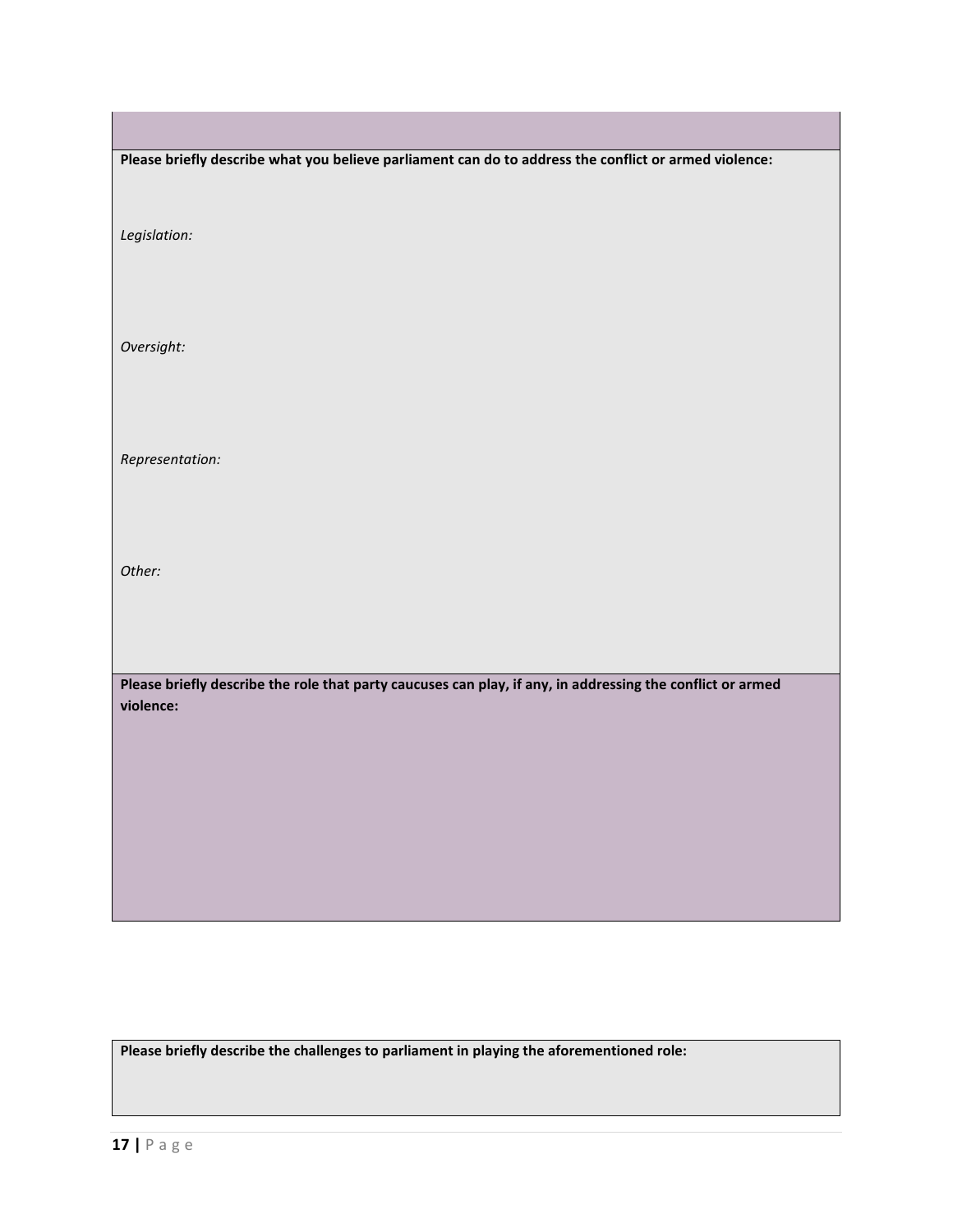**Please briefly describe the role that you anticipate the executive will play in affecting parliament's capacity to address issues which may provoke conflict or armed violence:** 

**Please briefly outline how the UNDP / partners can support parliament's efforts to address the conflict or armed violence:** 

*Capacity development (members, staff, committees):* 

*Structures/procedures:* 

*Parliamentary caucuses:* 

*Civil society:*